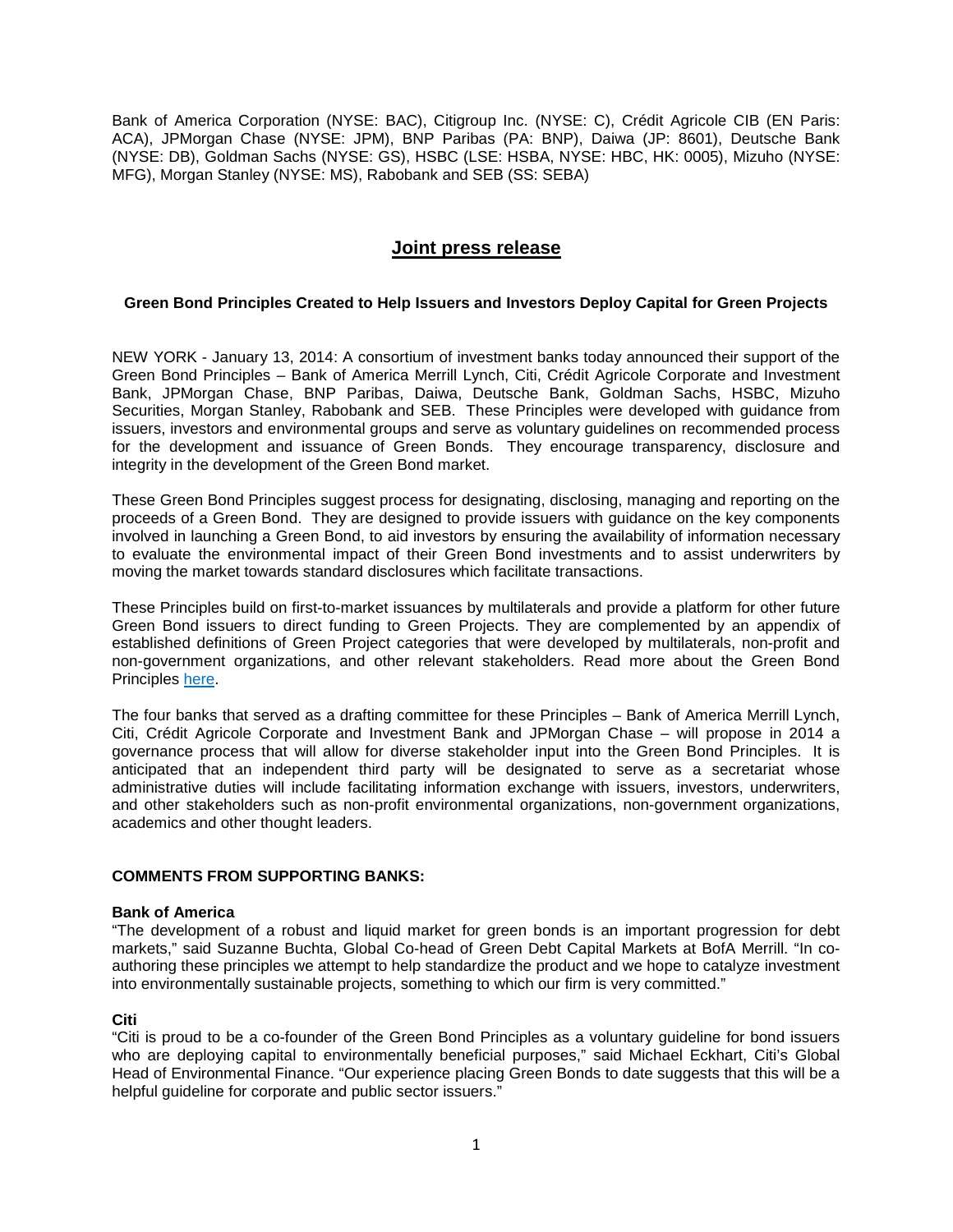# **Crédit Agricole CIB**

Tanguy Claquin, Managing Director at Crédit Agricole CIB commented, "We are very pleased to have coauthored and announced the establishment of the Green Bond Principles. This is an important first step towards a more coherent approach to the market of Green and Sustainability Bonds, which will ultimately increase its attractiveness for investors thus encouraging investments into sustainability projects. "

### **JPMorgan Chase & Co.**

"Increasing the amount of capital targeted to address pressing environmental challenges such as climate change is critical," said Marilyn Ceci, Managing Director in the Corporate & Investment Bank at JPMorgan Chase. "JPMorgan Chase is pleased to have co-authored the Green Bond Principles, which involved strong collaboration among colleagues in our Corporate & Investment Bank and Environmental Affairs office. By providing transparency and integrity to the Green Bond market and bolstering investor confidence, we expect the Green Bond Principles will expand capital allocation to projects that provide environmental benefits. "

### **BNP Paribas**

"BNP Paribas is proud to partner with our fellow institutions to support the development of a robust Green Bond Market. Today's announcement is a crucial early step to foster the creation of a new transparent marketplace for socially responsible capital-raising and investment," said Jim Turner, Head of Debt Capital Markets for North America.

### **Daiwa**

"The GBP is a wake-up call. It will help bring this most important product and its message to the forefront and into the mainstream bond world," said Jose Padilla, Head of US Debt Capital Markets at Daiwa

#### **Deutsche Bank**

"As a carbon neutral bank, Deutsche Bank believes that the new Principles will play an important role in unlocking the green market capital necessary to finance the transformation to a cleaner and more sustainable future. We are pleased to be part of this collaborative effort," said Hakan Wohlin Deutsche Bank's Global Head of Debt Origination.

#### **Goldman Sachs**

"We are excited about continued developments in the area of green bonds as an important mechanism through which we can help harness the deep and liquid fixed income capital base for environmentally beneficial solutions." said Martin Weber, Head of SSA and Growth Markets Origination. "Goldman Sachs has had a long standing commitment to furthering market-based solutions to address critical environmental issues and we look forward to helping further catalyze financing and investments."

#### **HSBC**

"The Green Bond market grew fivefold last year, with USD10 billion raised by the public sector, corporates and financial institutions. The Green Bond Principles are an excellent initiative to increase transparency and disclosure in this market, and to foster continued growth in investments which help combat climate change." said Ulrik Ross, Managing Director at HSBC."

### **Mizuho**

Mark Wheatcroft, Head of Debt Capital Markets at Mizuho International commented: "Mizuho is proud to support the development of the Green Bond Principles, which will act as a measure of quality assurance for all involved in this exciting and developing market."

# **Morgan Stanley**

"Morgan Stanley is proud to be one of the leading underwriters of Green Bonds, with USD 4.75 billion of issuance across 7 Supranational, Agency and Corporate deals in 2013," said Navindu Katugampola, Vice President at Morgan Stanley. "We believe that the Green Bond Principles will help act as a catalyst to develop this rapidly growing market, by providing a clear set of voluntary guidelines for issuers, investors and underwriters. We are exceptionally pleased to support this effort as part of our overall commitment to sustainable finance."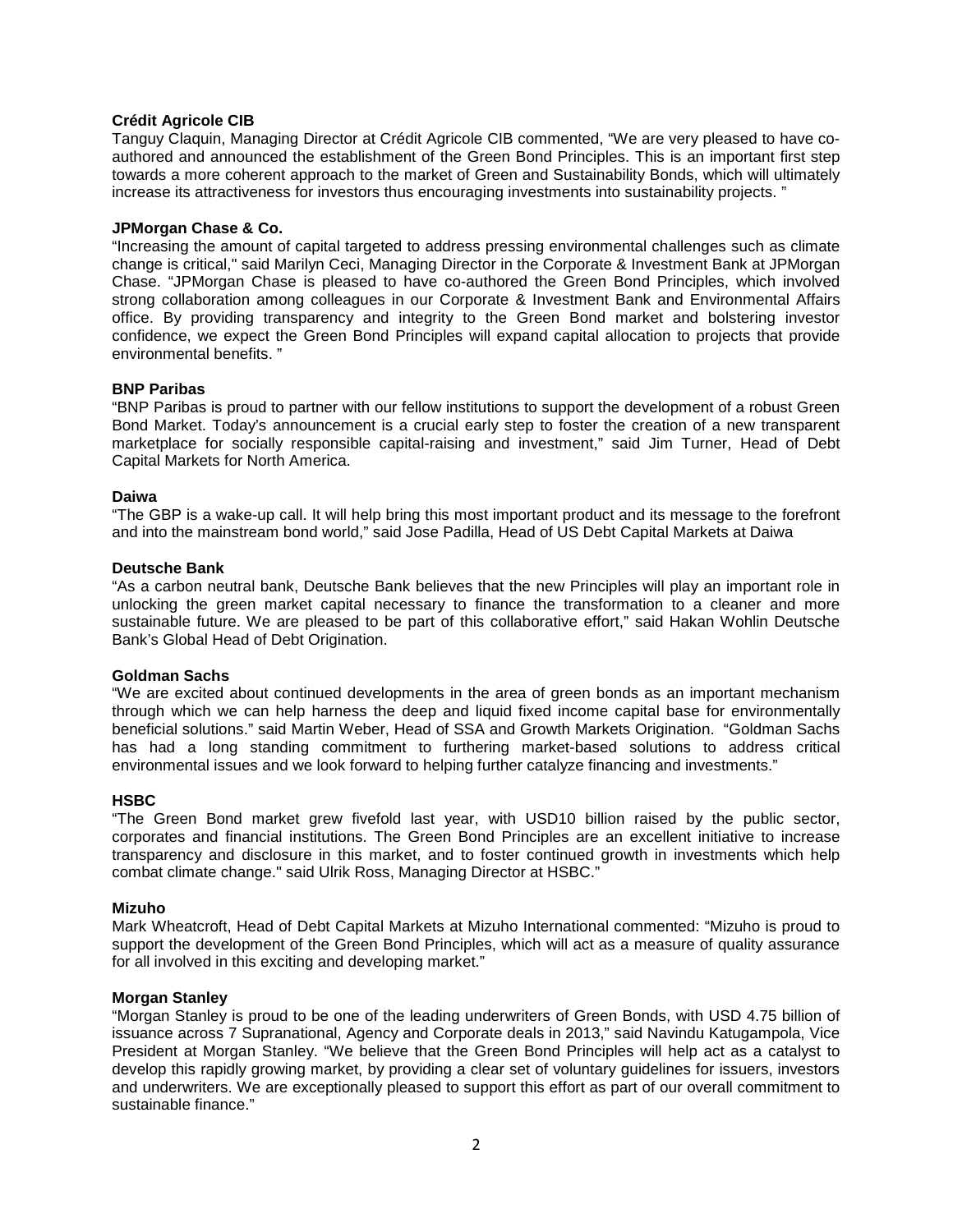# **Rabobank**

"The world faces enormous challenges in the next 40 years. It needs investments that are not only large scale but also focused: financing sustainable food production and supply, growing energy demands, sustainable basic materials and more. Rabobank is proud to be part of the Green Bonds Principles and to be able to contribute to the future developments in this initiative. We will use our knowledge of amongst others sustainable agriculture, food & beverage sectors, renewable energy and developments in the biobased and circular economy. Having been involved in several sustainable Green Bonds we are convinced this will be of help to grow this important market," said Marco Roddenhof, Global Head Capital Markets Rabobank International.

### **SEB**

"It has been a great pleasure, as a co- founder of the green bond market, to take part in the ongoing development of the market and thereby acknowledge the trust we have been shown by our investors and the issuers we represent. We believe the principles will secure a common understanding and thereby create the homogenous market development needed to allow further growth," said Christopher Flensborg, Head of Sustainable Products and Product Development at SEB.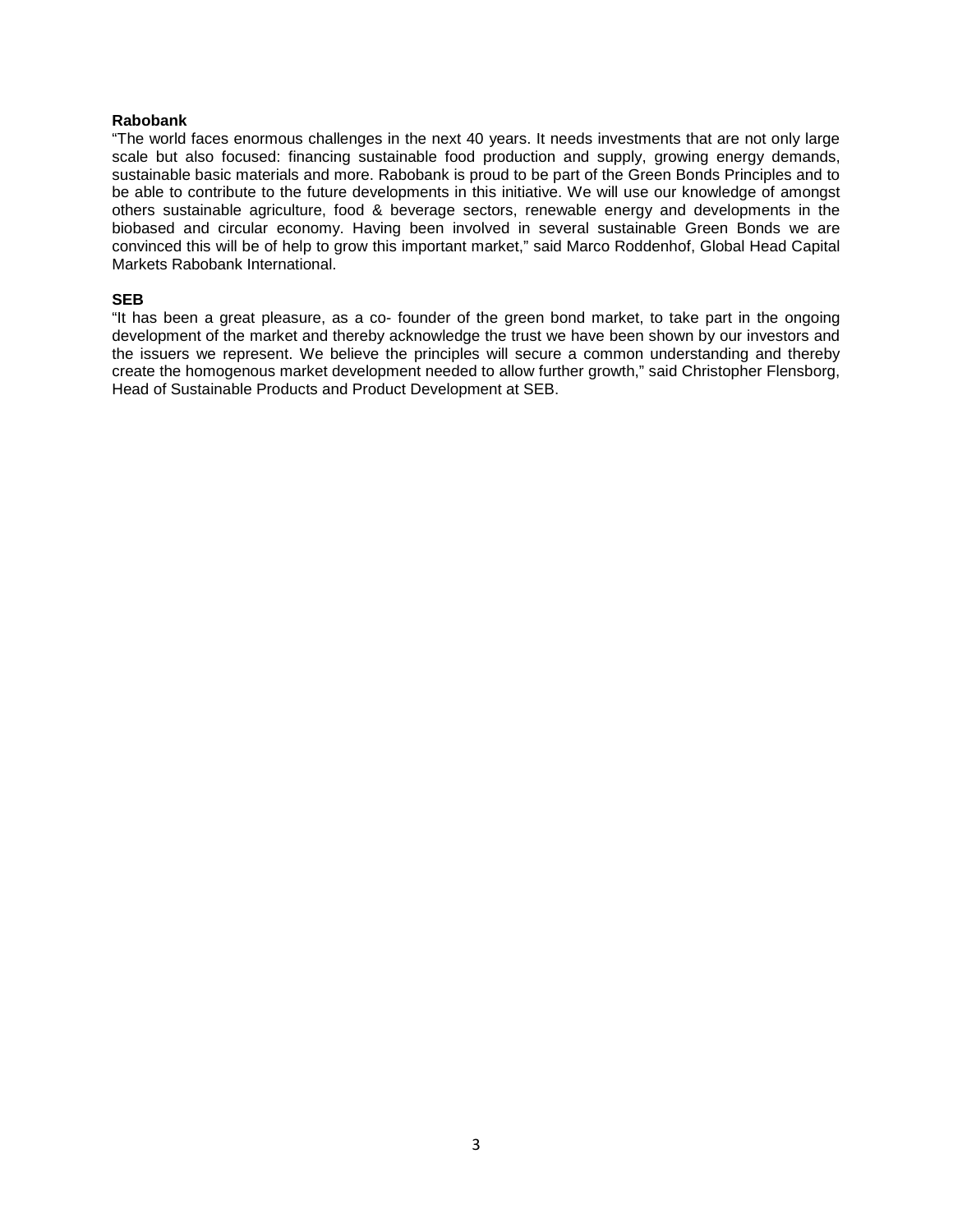### **INFORMATION ON SUPPORTING BANKS AND PRESS CONTACTS**

#### **Bank of America**

Bank of America is one of the world's largest financial institutions, serving individual consumers, smalland middle-market businesses and large corporations with a full range of banking, investing, asset management and other financial and risk management products and services. We serve approximately 51 million consumer and small business relationships with approximately 5,200 retail banking offices and approximately 16,200 ATMs and award winning online banking with 30 million active users and more than 14 million mobile users. Bank of America is among the world's leading wealth management companies and is a global leader in corporate and investment banking and trading across a broad range of asset classes, serving corporations, governments, institutions and individuals around the world. Bank of America offers industry-leading support to approximately 3 million small business owners through a suite of innovative, easy-to-use online products and services. The company serves clients through operations in more than 40 countries. Bank of America Corporation stock (NYSE: BAC) is listed on the New York Stock Exchange.

Contact: Kerrie McHugh Bank of America Merrill Lynch 646-855-3375 kerrie.mchugh@bankofamerica.com

# **Citi**

Citi, the leading global bank, has approximately 200 million customer accounts and does business in more than 160 countries and jurisdictions. Citi provides consumers, corporations, governments and institutions with a broad range of financial products and services, including consumer banking and credit, corporate and investment banking, securities brokerage, transaction services, and wealth management. Additional information may be found at www.citigroup.com | Twitter: @Citi | YouTube: www.youtube.com/citi | Blog: http://new.citi.com | Facebook: www.facebook.com/citi | LinkedIn: www.linkedin.com/company/citi

Contact: Tyler Daluz Citi 212- 793-5234 tyler.b.daluz@citi.com

# **Crédit Agricole CIB**

Crédit Agricole CIB is the Corporate and Investment Banking arm of the Crédit Agricole Group, the world's fifth largest bank by total assets (The Banker, July 2013).

Crédit Agricole CIB offers its clients a comprehensive range of products and services in capital markets, investment banking, structured finance and corporate banking.

- The Corporate and Investment Bank is structured around four major divisions:
- Client Coverage & International Network and Global Investment Banking
- Structured Finance
- Global Markets Division
- Debt Optimisation & Distribution.

The Bank provides support to clients in large international markets through its network with a presence in major countries in Europe, America, Asia and the Middle East.

For more information, please visit its website at www.ca-cib.com

Contact: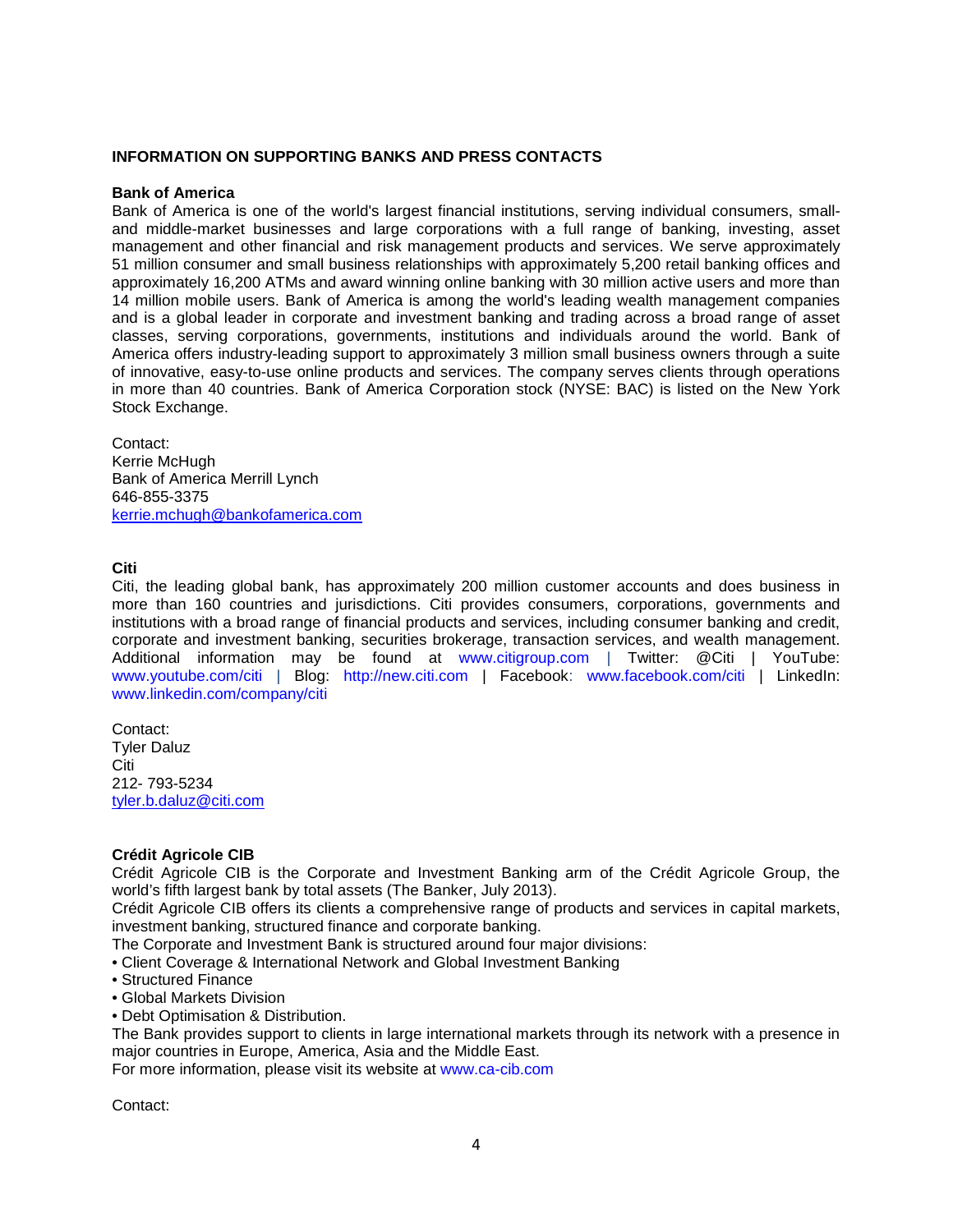Teresa Wincrantz Crédit Agricole CIB +447595055877 [Teresa.wincrantz@cnc-communications.com](mailto:Teresa.wincrantz@cnc-communications.com)

# **JPMorgan Chase & Co.**

JPMorgan Chase & Co. (NYSE: JPM) is a leading global financial services firm with assets of \$2.5 trillion and operations worldwide. The Firm is a leader in investment banking, financial services for consumers and small businesses, commercial banking, financial transaction processing, asset management and private equity. A component of the Dow Jones Industrial Average, JPMorgan Chase & Co. serves millions of consumers in the United States and many of the world's most prominent corporate, institutional and government clients under its J.P. Morgan and Chase brands. Information about JPMorgan Chase & Co. is available at www.jpmorganchase.com.

Contact: Jennifer Kim JPMorgan Chase & Co. 212-622-7068 [Jennifer.h.kim@jpmchase.com](mailto:Jennifer.h.kim@jpmchase.com)

# **BNP Paribas**

BNP Paribas Corporate and Investment Banking (CIB) is a leading provider of solutions to a wide range of clients including corporates, sovereigns, financial institutions and investors worldwide. Approximately 19,000 professionals in 45 countries provide clients with personalized services for managing their risks and assets, financing and expanding their business and servicing their operational needs.

### BNP Paribas CIB excels in:

Corporate Banking - where it has leading franchises in Transaction Banking (trade finance, cash management) and in Specialized Financing (energy & commodities, transportation, export, project, leveraged, media telecom, corporate acquisition finance and real estate)

Derivatives - where it is one of the leading global players in interest rates, credit, foreign exchange, commodity and equity derivatives.

Advisory and Capital Markets - where it is a top European house in ECM and a global leader in DCM (bond, convertibles and equity issuance)

#### [www.cib.bnpparibas.com](http://www.cib.bnpparibas.com/)

Contact: Celeste Brown Phone: +44-207-595-2436 [celeste.brown@bnpparibas.com](mailto:celeste.brown@bnpparibas.com)

Andrew Achimu Phone: +44-207-595-6647 [andrew.achimu@bnpparibas.com](mailto:andrew.achimu@bnpparibas.com)

# **Daiwa**

Daiwa Capital Markets is the international investment banking arm of Japan's Daiwa Securities Group. Daiwa Capital Markets works in close collaboration with Daiwa Securities in Japan and other Daiwa companies globally. As one of the leading, comprehensive financial service firms in Asia, Daiwa Securities Group operates core businesses such as Retail, Global Markets, Global Investment Banking, Asset Management and Investment.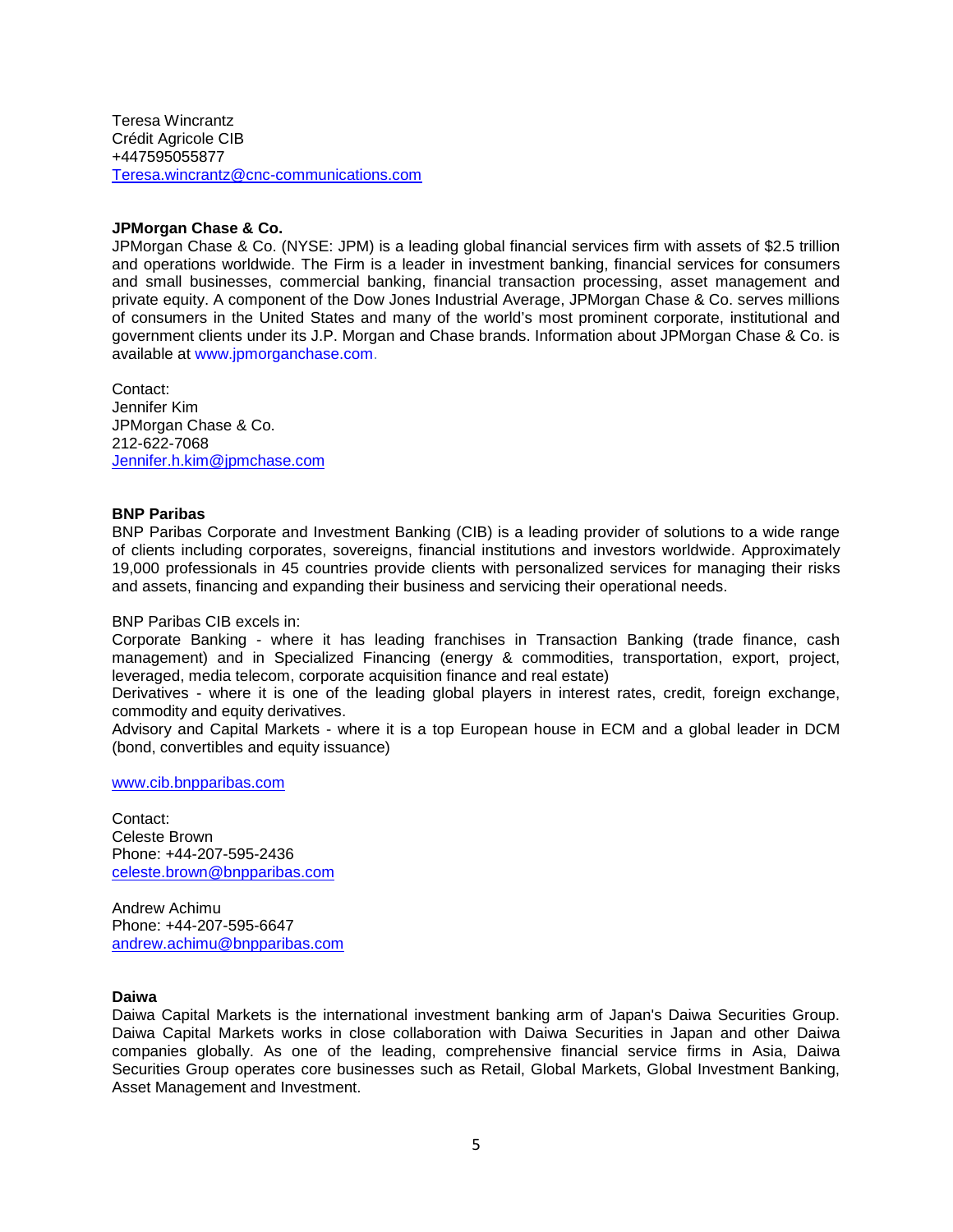Contact: Isabel deJesus 212-612-6151 [Isabel.dejesus@us.daiwacm.com](mailto:Isabel.dejesus@us.daiwacm.com)

**Deutsche Bank** Contact: Frank Hartmann, Frankfurt [Tel:+49\(69\)910-42744](tel:+49(69)910-42744) [Frank.hartmann@db.com](mailto:Frank.hartmann@db.com)

### **Goldman Sachs**

The Goldman Sachs Group, Inc. is a leading global investment banking, securities and investment management firm that provides a wide range of financial services to a substantial and diversified client base that includes corporations, financial institutions, governments and high-net-worth individuals. Founded in 1869, the firm is headquartered in New York and maintains offices in all major financial centers around the world.

Contact: Andrew Williams Tel: +1 212-357-0005 andrew.williams@gs.com

### **HSBC**

HSBC Holdings plc, the parent company of the HSBC Group, is headquartered in London. The Group serves customers worldwide from around 6,600 offices in 81 countries and territories in Europe, the Asia-Pacific region, North and Latin America, and the Middle East and North Africa. With assets of US\$2,693bn at 31 December 2012, the HSBC Group is one of the world's largest banking and financial services organisations.

Contact: Jonny Blostone **HSBC** +44 (0) 20 7992 3448 [jonny.blostone@hsbc.com](mailto:jonny.blostone@hsbc.com)

#### **Mizuho**

Mizuho Securities Co. Ltd. is the securities and investment banking arm of the Mizuho Financial Group, one of the world's largest financial services companies. Head-quartered in Tokyo with a global network of offices, Mizuho Securities offers a wide range of services including sales and trading in both debt and equity securities, the underwriting of new issues, M&A advisory and securities lending services.

Contact: Mizuho International plc 0207 236 1090

#### **Morgan Stanley**

As a leading global financial services firm providing a wide range of investment banking, securities, investment management and wealth management services, Morgan Stanley is committed to harnessing the power of capital markets to achieve sustainability for clients, communities and stakeholders. Morgan Stanley's Institute for Sustainable Investing seeks to mobilize capital to address pressing global